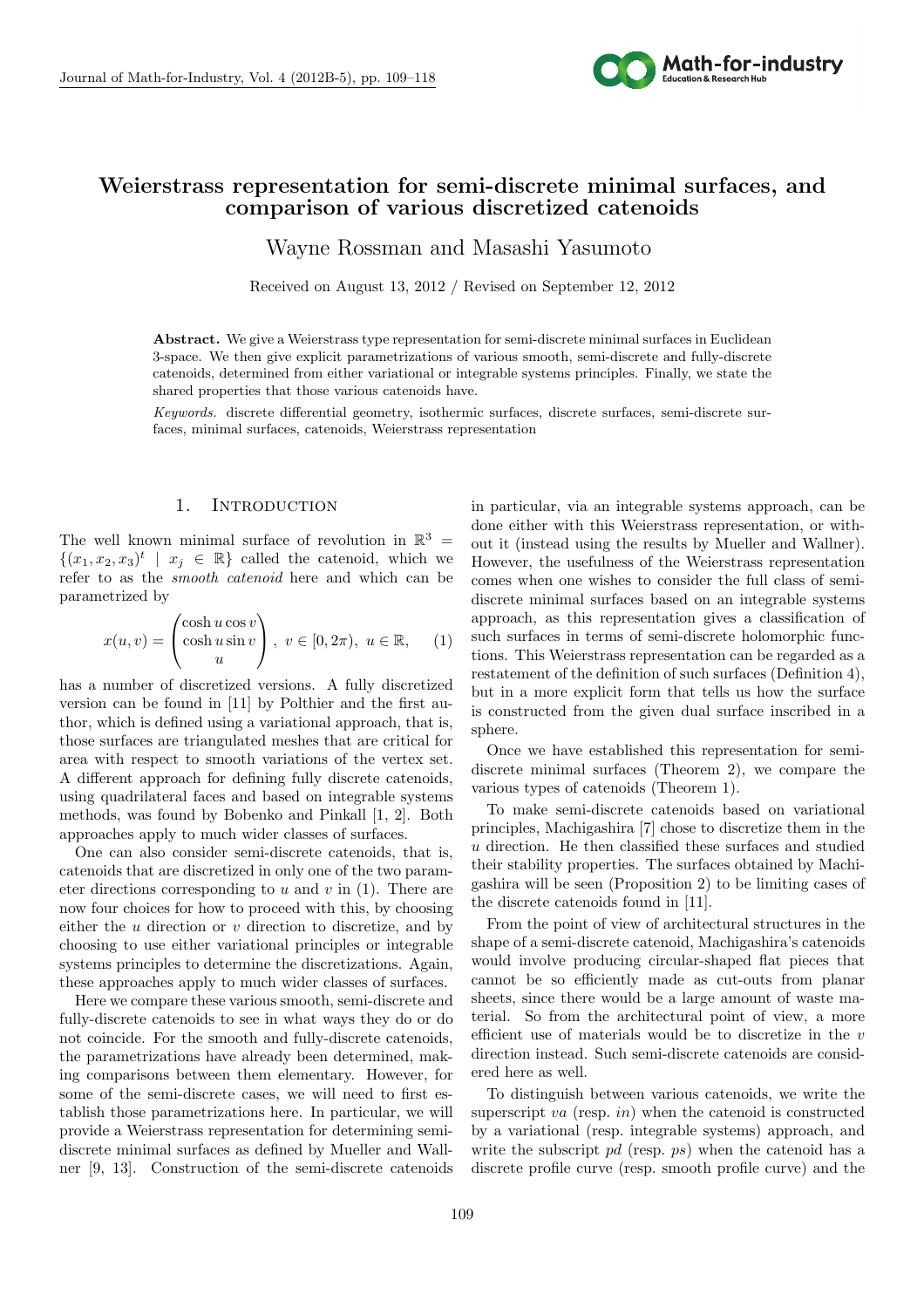|                             | associated authors          |
|-----------------------------|-----------------------------|
| smooth catenoid             | (classically known surface) |
| $BP_{pd,rd}^{in}$ -catenoid | Bobenko and Pinkall         |
| $PR_{pd,rd}^{va}$ -catenoid | Polthier and Rossman        |
| $M_{pd,rs}^{va}$ -catenoid  | Machigashira                |
| $MW_{pd,rs}^{in}$ -catenoid | Mueller and Wallner         |
| $MW_{ps,rd}^{in}$ -catenoid | Mueller and Wallner         |
| $M_{ps,rd}^{va}$ -catenoid  | (Machigashira analogue)     |

Table 1: Names of seven types of catenoids

subscript *rd* (resp. *rs*) when the catenoid is discrete (resp. smooth) in the rotational direction. Thus, in total, we consider the seven types of catenoids in Table 1.

For catenoids with discrete profile curves, we will assume them to have a "neck vertex". In other words, we assume there exists a plane of reflective symmetry of the catenoids that is perpendicular to the axis of rotation symmetry and also contains one vertex of each profile curve. We note that there do exist discrete catenoids that do not have this neck-vertex symmetry.

**Theorem 1.** *After appropriate normalizations, we have the following:*

- 1.  $PR_{pd,rd}^{va}$ -catenoid profile curves and  $M_{pd,rs}^{va}$ -catenoid  $\frac{1}{2}$  *profile curves are never the same, but*  $PR_{pd,rd}^{va}$ *catenoid profile curves converge to Mva pd,rs-catenoid profile curves as the angle of rotation symmetry approaches* 0*.*
- *2. BPin pd,rd-catenoids and MWin pd,rs-catenoids have the same profile curves.*
- *3. BPin pd,rd-catenoid (MWin pd,rs-catenoid) profile curves*  $and \quad PR^{va}_{pd,rd}\text{-}catenoid \quad profile \quad curves \quad are \quad never \quad the$ *same, and*  $BP^{in}_{pd,rd}$ *-catenoid (MW<sup><i>in*</sup><sub>pd,rs</sub>-catenoid) pro $f$ ile curves and  $\dot{M}^{va}_{pd,rs}$ -catenoid pro $\dot{f}$ ile curves are never *the same.*
- *4. The smooth catenoid and MWin ps,rd-catenoid have the same profile curve.*
- *5. Mva ps,rd-catenoid profile curves and the smooth catenoid's profile curve are never the same.*  $M_{ps,rd}^{va}$ *catenoid profile curves converge to the smooth catenoid (MWin ps,rd-catenoid) profile curve as the angle of rotation symmetry approaches* 0*.*
- *6. For all types of catenoids, the profile curves have vertices lying on affinely scaled graphs of the hyperbolic cosine function.*

#### 2. NOTATION FOR SEMI-DISCRETE SURFACES

To consider semi-discrete minimal surfaces from an integrable systems approach, we set some notations in this section.



Figure 1: Sketch of the proof of Remark 2

Let  $x = x(k, t)$  be a map from a domain in  $\mathbb{Z} \times \mathbb{R}$  to  $\mathbb{R}^3$  $(k \in \mathbb{Z}, t \in \mathbb{R})$ . We call *x* a *semi-discrete surface*. Set

$$
\partial x = \frac{\partial x}{\partial t}, \ \Delta x = x_1 - x, \ \partial \Delta x = \partial x_1 - \partial x,
$$

where  $x_1 = x(k+1,t)$ . The following definitions can be found in [9], and are all naturally motivated by geometric properties found in previous works, such as [1, 2, 3, 4, 5, 6, 8, 9, 13].

**Definition 1.** Let *x* be a semi-discrete surface.

- *• x* is a *semi-discrete conjugate net* if *∂x*, ∆*x* and *∂*∆*x* are linearly dependent.
- *• x* is a *semi-discrete circular net* if there exists a circle *C* passing through *x* and *x*<sup>1</sup> that is tangent to *∂x*, *∂x*<sup>1</sup> there (for all *k, t*).

**Remark 1.** If *x* lies in  $\mathbb{R}^2 \cong \mathbb{C}$ , circularity is equivalent to the following condition: there exists a non-zero-valued function *s* such that

$$
\Delta x = \text{is}\left(\frac{\partial x}{\|\partial x\|} + \frac{\partial x_1}{\|\partial x_1\|}\right),\tag{2}
$$

which follows from

$$
\Delta x = \mathrm{i} s \frac{\partial x}{\|\partial x\|} - \left(-\mathrm{i} s \frac{\partial x_1}{\|\partial x_1\|}\right)
$$

for some  $s \in \mathbb{R}$ , in the setting shown in Figure 1.

**Definition 2.** Suppose *x*, *x <sup>∗</sup>* are semi-discrete conjugate surfaces. Then *x* and *x <sup>∗</sup>* are *dual* to each other if there exists a function  $\nu: \mathbb{Z} \times \mathbb{R} \to \mathbb{R}^+$  so that

$$
\partial x^* = -\frac{1}{\nu^2} \partial x, \ \Delta x^* = \frac{1}{\nu \nu_1} \Delta x.
$$

**Definition 3.** A semi-discrete circular surface *x* is *isothermic* if there exist positive functions  $\nu$ ,  $\sigma$ ,  $\tau$  such that

$$
\|\Delta x\|^2 = \sigma \nu \nu_1, \ \|\partial x\|^2 = \tau \nu^2, \text{ with } \partial \sigma = \Delta \tau = 0.
$$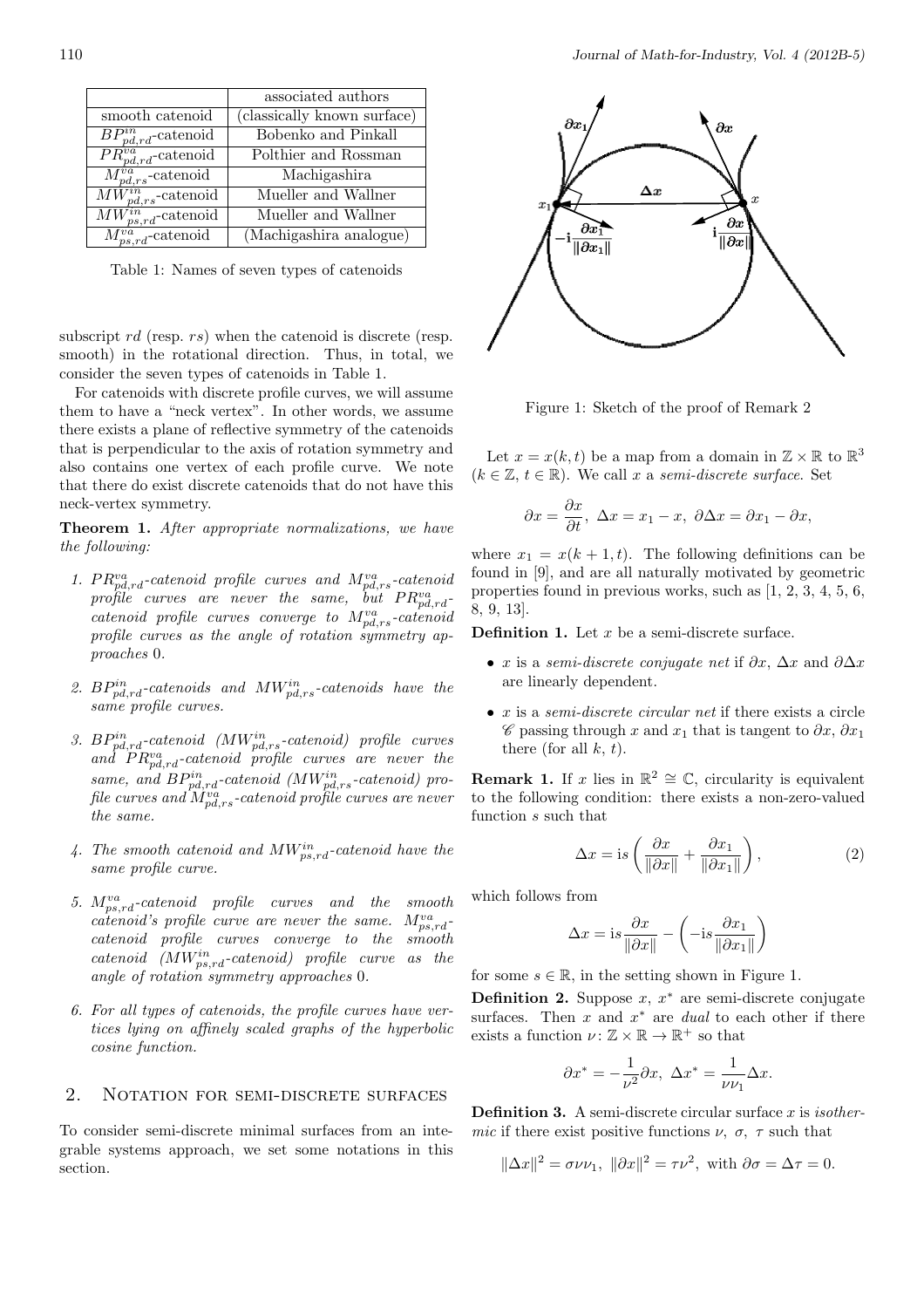**Remark 2.** For circular semi-discrete surfaces, dualizability and isothermicity are equivalent, by Theorem 11 in [9]. In particular, the  $\nu$ ,  $\nu_1$  in Definitions 2 and 3 are the same.

**Definition 4.** A semi-discrete isothermic surface *x* is *minimal* if its dual *x ∗* is inscribed in a sphere.

### 3. Semi-discrete catenoids with discrete profile curve

Take the following parametrization for  $MW_{pd,rs}^{in}$ -catenoids:

$$
x(k,t) = \begin{pmatrix} f(k)\cos t \\ f(k)\sin t \\ h \cdot k \end{pmatrix}
$$

where  $f = f(k)$  and *h* are positive. Then, with  $f_1 = f(k + \epsilon)$ 1),

$$
\|\Delta x\|^2 = (f_1 - f)^2 + h^2,
$$
  

$$
\|\partial x\|^2 = f^2.
$$

One can check that *x* is isothermic by taking

$$
\nu = f, \ \ \tau = 1 \ \text{ and } \ \sigma = \frac{(\Delta f)^2 + h^2}{f \cdot f_1}.
$$

We compute *x <sup>∗</sup>* by solving

$$
x^* = -\frac{1}{\nu^2} \int \partial x dt = -\frac{1}{f} \begin{pmatrix} \cos t \\ \sin t \\ 0 \end{pmatrix} + \overrightarrow{c}_k,
$$

where  $\vec{c}_k$  depends on *k* but not *t*. We now have

$$
\Delta x^* = \frac{1}{f \cdot f_1} \begin{pmatrix} \Delta f \cdot \text{cost} \\ \Delta f \cdot \text{sin}t \\ 0 \end{pmatrix} + \overrightarrow{c}_{k+1} - \overrightarrow{c}_k.
$$

Therefore, *x ∗* is dual to *x* if

$$
\overrightarrow{c}_{k+1} - \overrightarrow{c}_k = \frac{h}{f \cdot f_1} \begin{pmatrix} 0 \\ 0 \\ 1 \end{pmatrix}.
$$

Without loss of generality, we can take  $\vec{\tau}_k$  as  $(0, 0, c(k))^t$ with

$$
c(k+1) = c(k) + \frac{h}{f(k)f(k+1)}.
$$
 (3)

For *x* to be minimal, we wish to have

$$
||x^*|| \equiv \text{constant}
$$

for some choice of  $c(0)$ . Substituting Equation (3) into the equation  $||x_1^*|| = ||x^*||$ , we obtain

$$
f(k+1) = hc(k)f(k) + \sqrt{(hc(k)f(k))^{2} + f(k)^{2} + h^{2}}.
$$
 (4)

Then we can recursively solve the system of difference equations  $(3)-(4)$ .

In order to compare the other catenoids with  $MW_{pd,rs}^{in}$ catenoids, we wish to reduce the above system of difference equations to one equation.



Figure 2: a semi-discrete  $MW_{pd,rs}^{in}$ -catenoid with discretized profile curve

**Lemma 1.** *We have*

$$
f(k+2) = \frac{f(k+1)^2 + h^2}{f(k)}.
$$
 (5)

*Proof.* By Equation (4),

$$
c(k) = \frac{f(k+1)^2 - f(k)^2 - h^2}{2hf(k)f(k+1)}.
$$
 (6)

Inserting  $(6)$  into  $(3)$ , we have

$$
(f(k+2) + f(k))(f(k+2)f(k) - f(k+1)^2 - h^2) = 0,
$$
  
which implies (5).

Lemma 1 implies

$$
f(1)f(-1) = f(0)^2 + h^2,
$$

and then neck-vertex symmetry (in particular,  $f(1)$  = *f*(−1)) gives

$$
f(1)^2 = f(0)^2 + h^2.
$$

Then Equation (6) implies  $c(0) = 0$ . Without loss of generality, we can take  $f(0) = 1$ , and then the solution to Equation (5) is

$$
f(k) = \cosh(\operatorname{arcsinh}(h) \cdot k).
$$

### 4. Semi-discrete catenoids foliated by discrete circles

Take the following parametrization for  $MW_{ps,rd}^{in}$ -catenoids:

$$
x(k,t) = \begin{pmatrix} f(t) \cos \alpha k \\ f(t) \sin \alpha k \\ t \end{pmatrix},
$$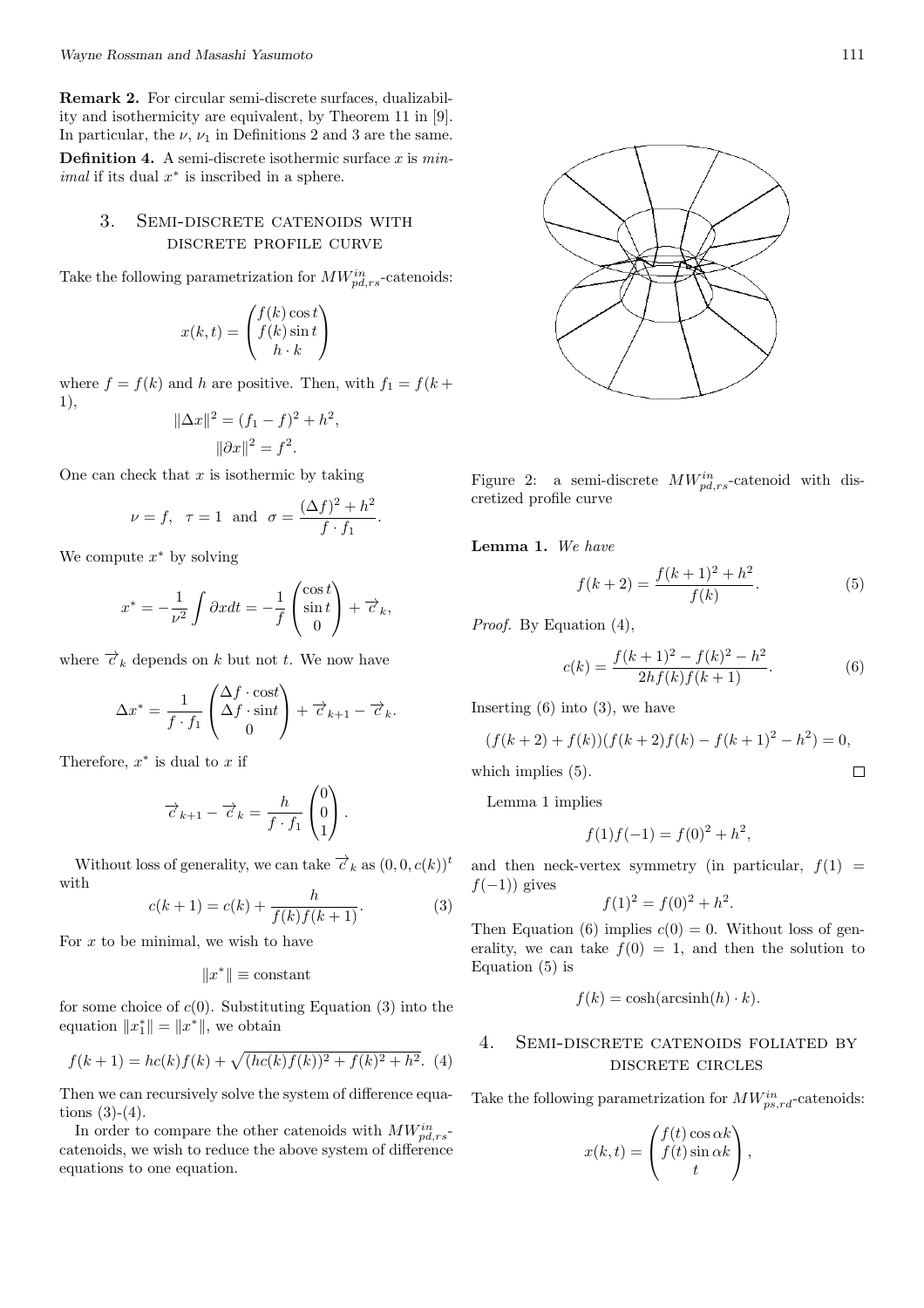where  $f(t)$  and  $\alpha$  are positive. We assume

$$
f(0) = 1 \text{ and } f'(0) = 0. \tag{7}
$$

Then

$$
\|\Delta x\|^2 = 4f(t)^2 \sin^2 \frac{\alpha}{2},
$$
  

$$
\|\partial x\|^2 = (f'(t))^2 + 1.
$$

One can confirm that *x* is isothermic by taking

$$
\nu = f(t), \ \ \tau = \frac{(f'(t))^2 + 1}{(f(t))^2}
$$
 and  $\sigma = 4 \sin^2 \frac{\alpha}{2}$ .

Now,

$$
x^* = -\int \frac{1}{\nu^2} \partial x dt = \begin{pmatrix} -\cos \alpha k \int \frac{f'}{f^2} dt \\ -\sin \alpha k \int \frac{f'}{f^2} dt \\ -\int \frac{1}{f^2} dt \end{pmatrix}
$$

$$
= \begin{pmatrix} \frac{\cos \alpha k}{f} \\ \frac{\sin \alpha k}{f} \\ \ell(t) \end{pmatrix} + \vec{\sigma}_k, \tag{8}
$$

where  $\vec{c}_k$  depends on *k* but not *t*, and  $\ell(t) = -\int_0^t f(t)^{-2} dt$ depends on *t* but not *k*. We compute that

$$
\Delta x^* = \frac{1}{f} \begin{pmatrix} \Delta \cos \alpha k \\ \Delta \sin \alpha k \\ 0 \end{pmatrix} + \overrightarrow{c}_{k+1} - \overrightarrow{c}_k.
$$

Therefore,  $x^*$  is dual to  $x$  if  $\overrightarrow{c}_k$  is a constant vector. For *x* to be minimal, *x <sup>∗</sup>* must be inscribed in a sphere and therefore we can choose  $\vec{\tau}_0 = (0, 0, c_0)^t$  so that  $||x^*||$  is constant. From (8) we have

$$
\frac{1}{f^2} + \left( \int_0^t \frac{1}{(f(t))^2} dt - c_0 \right)^2 = \text{constant}.
$$

Differentiation gives that

$$
\int_0^t \frac{1}{(f(t))^2} dt = \frac{f'}{f} + c_0
$$

and

$$
f''f - (f')^2 = 1.
$$

We find from (7) that

$$
f(t) = \cosh t.
$$

Thus semi-discrete catenoids with smooth profile curves and fixed  $\alpha$  are unique up to homotheties. The picture in Figure 3 is such a semi-discrete catenoid. In fact, we have proven:

**Proposition 1.** *The profile curve of MWin ps,rd-catenoids is independent of choice of α.*



Figure 3: a semi-discrete *MWin ps,rd*-catenoid discretized in the direction of rotation

## 5. Weierstrass representation for semi-discrete minimal surfaces

We now give a Weierstrass representation for semi-discrete minimal surfaces. First we define semi-discrete holomorphic functions.

**Definition 5.** A semi-discrete isothermic surface *g* is a *semi-discrete holomorphic function* if the image of *g* lies in a plane.

**Remark 3.** Semi-discrete holomorphic maps have the following property: With  $\sigma$  and  $\tau$  as in Definition 3 (with x replaced by *g*),

$$
\frac{\|\Delta g\|^2}{\|g'\| \|g_1'\|} = \frac{\sigma}{\tau},
$$
\n(9)

where  $g' = \partial g$ . So we can think of  $\tau$  and  $\sigma$  in the semidiscrete case as an analogy to the (absolute values of the) cross-ratio factorizing functions in the fully discrete case, see [1, 2, 4, 5, 6, 12].

We introduce the following recipe for constructing semidiscrete minimal surfaces.

**Theorem 2** (Weierstrass representation)**.** *Let g be a semidiscrete holomorphic function with data*  $\tau$ ,  $\sigma$ , and  $\nu$  *as in Definition 3. Then we can construct a semi-discrete minimal surface by solving*

$$
\partial x = -\frac{\tau}{2} \text{Re} \left( \frac{1}{g'} \begin{pmatrix} 1 - g^2 \\ i(1 + g^2) \\ 2g \end{pmatrix} \right),
$$
  

$$
\Delta x = \frac{\sigma}{2} \text{Re} \left( \frac{1}{\Delta g} \begin{pmatrix} 1 - gg_1 \\ i(1 + gg_1) \\ g + g_1 \end{pmatrix} \right).
$$
 (10)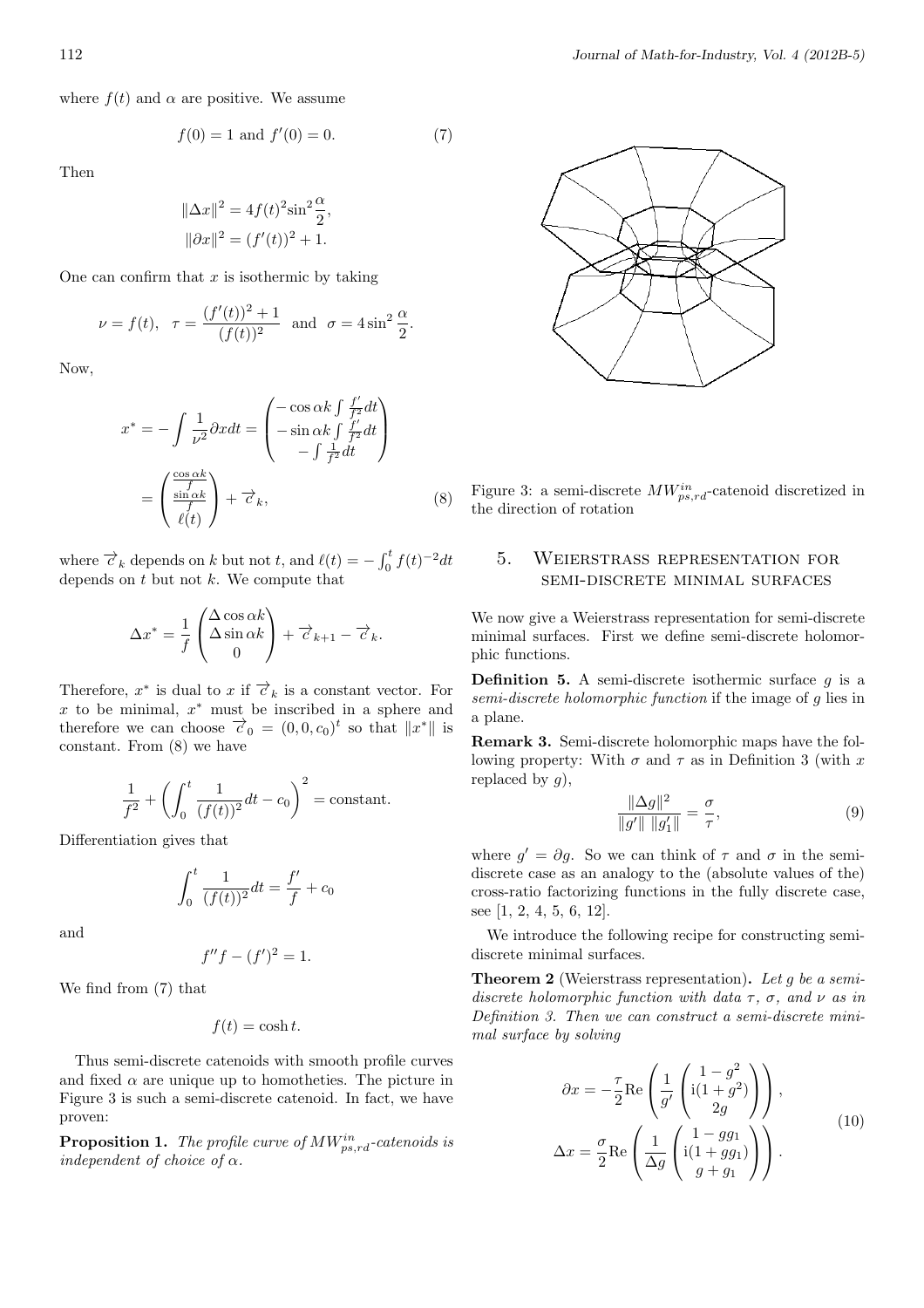*Conversely, any semi-discrete minimal surface is described in this way by some semi-discrete holomorphic function g.*

*Proof.* We start proving the first half of Theorem 2. Let *g* be a semi-discrete holomorphic function such that  $|\Delta g|^2 =$  $\sigma \nu \nu_1$ ,  $|g'| = \tau \nu^2$  for some positive functions  $\nu$ ,  $\sigma$ ,  $\tau$ . Then

$$
x^* := \frac{1}{1 + \|g\|^2} \begin{pmatrix} 2g \\ -1 + \|g\|^2 \end{pmatrix} \in \mathbb{S}^2 \subset \mathbb{C} \times \mathbb{R} = \mathbb{R}^3
$$

is semi-discrete isothermic, because *x ∗* is the image of *g* under the inverse of stereographic projection. Then

$$
\partial x^* = \frac{2}{(1+\|g\|^2)^2} \left( \frac{g' - \overline{g'}g^2}{g'\overline{g} + \overline{g'}g} \right),
$$
  

$$
\Delta x^* = \frac{2}{(1+\|g\|^2)(1+\|g_1\|^2)} \left( \frac{\Delta g - \overline{\Delta g}gg_1}{\Delta g\overline{g}_1 + \overline{\Delta g}g} \right).
$$

It follows that

$$
\|\partial x^*\|^2 = \frac{4\|g'\|^2}{(1+\|g\|^2)^2} = \frac{4\tau\nu^2}{(1+\|g\|^2)^2},
$$
  

$$
\|\Delta x^*\|^2 = \frac{4\|\Delta g\|^2}{(1+\|g\|^2)(1+\|g_1\|^2)} = \frac{4\sigma\nu\nu_1}{(1+\|g\|^2)(1+\|g_1\|^2)}
$$

so we can take the data  $\tau^*, \sigma^*, \nu^*$  for the isothermic surface *x ∗* to be

$$
\tau^* = \tau, \ \sigma^* = \sigma, \ \nu^* = \frac{2\nu}{1 + \|g\|^2}.
$$

Here  $\sigma^*$  depends only on  $k$ , and  $\tau^*$  depends only on  $t$ . Then

$$
\frac{-1}{(\nu^*)^2} \partial x^* = \frac{-1}{2\nu^2} \begin{pmatrix} g' - \bar{g}' g^2 \\ g' \bar{g} + g' g \end{pmatrix} = \frac{-\tau}{2||g'||^2} \begin{pmatrix} g' - \bar{g}' g^2 \\ g' \bar{g} + g' g \end{pmatrix}
$$

$$
= -\frac{\tau}{2} \begin{pmatrix} \text{Re}\left(\frac{1-g^2}{g'}\right) + \text{Re}\left(\frac{\text{i}(1+g^2)}{g'}\right) \\ \text{Re}\left(\frac{2g}{g'}\right) \end{pmatrix} = \partial x,
$$

where we have identified  $\mathbb{C} \times \mathbb{R}$  and  $\mathbb{R}^3$  in the final equality. Similarly,

$$
\frac{1}{\nu^*\nu_1^*} \Delta x^* = \frac{\sigma}{2\|\Delta g\|^2} \left( \frac{\Delta g - gg_1 \overline{\Delta g}}{g_1 \Delta g + g \overline{\Delta g}} \right)
$$
  
= 
$$
\frac{\sigma}{2} \left( \frac{\text{Re} \left( \frac{1 - gg_1}{\Delta g} \right) + \text{iRe} \left( \frac{\text{i}(1 + gg_1)}{\Delta g} \right)}{\text{Re} \left( \frac{g + g_1}{\Delta g} \right)} \right) = \Delta x.
$$

Thus if *x* solving (10) exists, *x* and *x <sup>∗</sup>* are dual to each other. A direct computation shows

$$
\|\Delta x\|^2 = \sigma \left(\frac{1 + \|g\|^2}{2\nu}\right) \left(\frac{1 + \|g_1\|^2}{2\nu_1}\right),
$$
  

$$
\|\partial x\|^2 = \tau \left(\frac{1 + \|g\|^2}{2\nu}\right)^2,
$$

so *x* will be isothermic if it is circular. Since *x ∗* is inscribed in a sphere, *x* must then be a semi-discrete minimal surface. Thus it remains to check existence and circularity of *x*.

To show existence of *x*, we need to show compatibility of the two equations in (10), and this amounts to showing that the two operators  $\Delta$  and  $\partial$  in (10) commute, that is,

$$
\partial \left( \frac{\sigma}{2} \text{Re} \left( \frac{\frac{1 - gg_1}{\Delta g}}{\frac{\Delta g}{\Delta g}} \right) \right) = \Delta \left( -\frac{\tau}{2} \text{Re} \left( \frac{\frac{1 - g^2}{g'}}{\frac{i(1 + g^2)}{g'}} \right) \right). \quad (11)
$$

One can compute

*,*

Left-hand side of (11)

$$
= \frac{\sigma}{2} \text{Re} \left( \frac{1}{(\Delta g)^2} \left( \frac{g^2 g' - g_1' - g' g_1^2 + g'}{i(g' g_1^2 + g' - g^2 g_1' - g_1')} \right) \right)
$$
  
\n
$$
= \frac{\tau ||\Delta g||^2}{2||g'||||g_1'||} \text{Re} \left( \frac{1}{(\Delta g)^2} \left( \frac{g^2 g' - g_1' - g' g_1^2 + g'}{i(g' g_1^2 + g' - g^2 g_1' - g_1')} \right) \right)
$$
  
\n
$$
= \frac{\tau}{2} \text{Re} \left( \frac{\overline{\Delta g}}{||g'||||g_1'||\Delta g} \left( \frac{g^2 g' - g_1' - g' g_1' + g'}{i(g' g_1^2 + g' - g^2 g_1' - g_1')} \right) \right)
$$
  
\n
$$
= \frac{\tau}{2} \text{Re} \left( \frac{1}{||g'||||g_1'||\Delta g} \left( \frac{g^2 g' - g_1' - g' g_1^2 + g'}{2g' g_1 - 2g g_1'} \right) \right)
$$
  
\n
$$
= -\frac{\tau}{2} \text{Re} \left( \frac{1}{g' g_1'} \left( \frac{g^2 g' - g_1' - g' g_1^2 + g'}{2g' g_1 - 2g g_1'} \right) \right).
$$
  
\n= Right-hand side of (11).

The last task is to check that *x* is circular. By a rotation and translation, we can assume that span $\{\partial x, \partial x_1, \Delta x\} =$  $\mathbb{C}\times\{0\}$  for one edge  $\overline{xx_1}$ . We fix  $(k,t) = (k_0, t_0)$  arbitrarily, and write  $x(k_0, t_0)$  simply as x. It suffices to show the existence of  $s \in \mathbb{R}$  such that (2) holds. Now,

$$
\frac{g}{g'},\ \frac{g_1}{g'_1},\ \frac{g+g_1}{\Delta g}\in i\mathbb{R}.
$$

Expressing *g* as  $g = re^{i\theta}$  in polar form, we have

$$
r' = r'_1 = 0
$$
,  $r_1 e^{i\theta_1} + r e^{i\theta} = i\rho (r_1 e^{i\theta_1} - r e^{i\theta})$ 

for some  $\rho \in \mathbb{R}$ . Taking the absolute value of

$$
r_1(i\rho - 1)e^{i\theta_1} = r(i\rho + 1)e^{i\theta},
$$

we find that  $r = r_1$ . The left and right hand sides of Equation (2) are real scalar multiples of

$$
\Delta g - g g_1 \overline{\Delta g} = r (1 + r^2) (e^{i\theta_1} - e^{i\theta}),
$$
  
\n
$$
i \left( \frac{g' - \overline{g'} g^2}{|g' - \overline{g'} g^2|} + \frac{g'_1 - \overline{g'_1} g_1^2}{|g'_1 - \overline{g'_1} g_1^2|} \right)
$$
  
\n
$$
= i \left( \frac{i \theta' r (1 + r^2) e^{i\theta}}{|i \theta' r (1 + r^2) e^{i\theta}|} + \frac{i \theta'_1 r_1 (1 + r_1^2) e^{i\theta_1}}{|i \theta'_1 r_1 (1 + r_1^2) e^{i\theta_1}|} \right)
$$
  
\n
$$
= \pm (e^{i\theta} - e^{i\theta_1}),
$$

respectively, where we used the following lemma in the final equality above. This lemma follows from Lemma 6 and Theorem 11 in [9], because *g* is isothermic.

**Lemma 2.** *We have the following property:*

$$
\theta' \cdot \theta'_1 < 0.
$$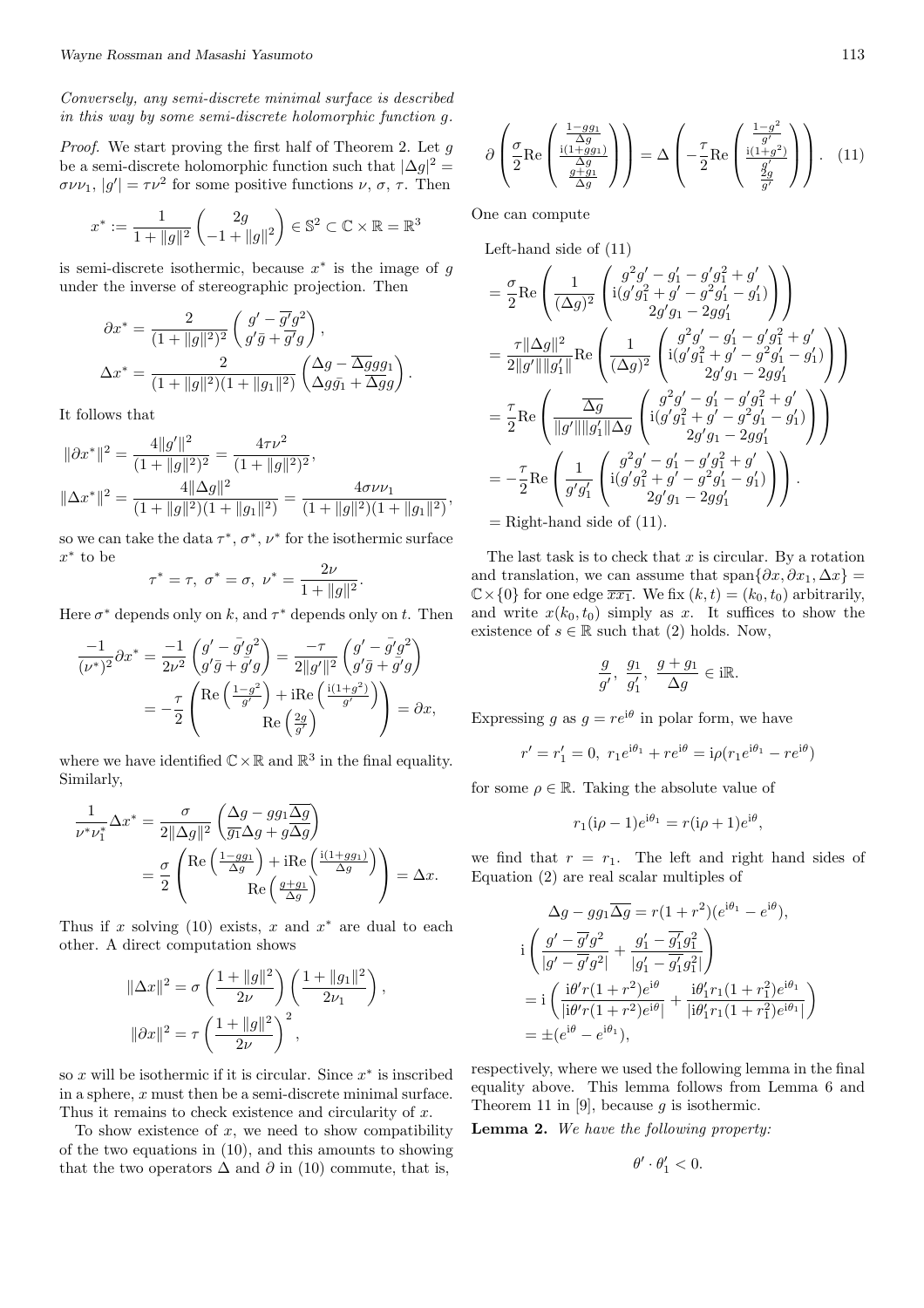Therefore, we have

$$
\arg\left(\Delta g - gg_1\overline{\Delta g}\right) = \arg\left(\pm i\left(\frac{g' - \overline{g'}g^2}{|g' - \overline{g'}g^2|} + \frac{g'_1 - \overline{g'_1}g_1^2}{|g'_1 - \overline{g'_1}g_1^2|}\right)\right),\,
$$

which implies (2). Now we prove the final sentence of Theorem 2. Let *x* be a semi-discrete minimal surface and  $\psi$  be stereographic projection  $\psi: \mathbb{S}^2 \to \mathbb{C}$ . Then by definition, there exists a dual *x ∗* that is semi-discrete isothermic and inscribed in S 2 . Take

$$
g:=\psi\circ x^*,
$$

then *g* is a semi-discrete holomorphic function (see Example 1 of [9]). Setting

$$
x^* = (X_1, X_2, X_3)^t, \ x_1^* = (X_{1,1}, X_{2,1}, X_{3,1})^t,
$$

we have

$$
g = \frac{X_1 + iX_2}{1 - X_3}, \ X_1^2 + X_2^2 + X_3^2 = X_{1,1}^2 + X_{2,1}^2 + X_{3,1}^2 = 1,
$$
  

$$
(X_1')^2 + (X_2')^2 + (X_3')^2 = \frac{\tau}{\nu^2},
$$
  

$$
1 - (X_1X_{1,1} + X_2X_{2,1} + X_3X_{3,1}) = \frac{\sigma}{2\nu\nu_1}.
$$

Using the above equations and Definition 2, computations give

$$
-\frac{\tau}{2}\text{Re}\left(\frac{\frac{1-g^2}{g'}}{\frac{g'}{g'}}\right) = -\nu^2 \begin{pmatrix} X_1'\\ X_2'\\ X_3' \end{pmatrix} = \partial x,
$$
  

$$
\frac{\sigma}{2}\text{Re}\left(\frac{\frac{1-gg_1}{g'}}{\frac{\Delta g}{g}}\right) = \nu\nu_1 \begin{pmatrix} X_{1,1} - X_1\\ X_{2,1} - X_2\\ X_{3,1} - X_3 \end{pmatrix} = \Delta x.
$$
 (12)

Thus *g* produces *x* via Equation (10), which completes the proof.

Because the computation of (12) in particular is rather laborious, we outline one part of that computation here: Since

$$
\frac{\sigma}{\Delta g} = \nu \nu_1 [X_{1,1}(1 - X_3) - X_1(1 - X_{3,1}) -i\{X_{2,1}(1 - X_3) - X_2(1 - X_{3,1})\}],
$$

we have

$$
\frac{\sigma}{2} \text{Re} \frac{1 - g g_1}{\Delta g}
$$
\n
$$
= \frac{\nu \nu_1}{2(1 - X_3)(1 - X_{3,1})} \text{Re}([X_{1,1}(1 - X_3) - X_1(1 - X_{3,1}) -\mathbf{i}\{X_{2,1}(1 - X_3) - X_2(1 - X_{3,1})\}] -\mathbf{i}[X_{2,1}(1 - X_3) - (X_1 + \mathbf{i}X_2)(X_{1,1} + \mathbf{i}X_{2,1})])
$$
\n
$$
= \frac{\nu \nu_1}{2(1 - X_3)(1 - X_{3,1})} [\{X_{1,1}(1 - X_3) - X_1(1 - X_{3,1})\} -\{X_{1,1}(1 - X_3) - X_1X_{1,1} + X_2X_{2,1}\} -\{X_{2,1}(1 - X_3) - X_2(1 - X_{3,1})\} -\{X_{1,1}(1 - X_3) - X_2(1 - X_{3,1})\} -\{X_{1,1}(1 - X_{1,1}) - X_{1,1}(1 - X_{3,1})\} -\{X_{1,1}(1 - X_{1,1}) - X_{1,1}(1 - X_{3,1})\} -\{X_{1,1}(1 - X_{1,1}) - X_{1,1}(1 - X_{3,1})\} -\{X_{1,1}(1 - X_{1,1}) - X_{1,1}(1 - X_{3,1})\} -\{X_{1,1}(1 - X_{1,1}) - X_{1,1}(1 - X_{3,1})\} -\{X_{1,1}(1 - X_{1,1}) - X_{1,1}(1 - X_{3,1})\} -\{X_{1,1}(1 - X_{1,1}) - X_{1,1}(1 - X_{3,1})\} -\{X_{1,1}(1 - X_{1,1}) - X_{1,1}(1 - X_{3,1})\} -\{X_{1,1}(1 - X_{1,1}) - X_{1,1}(1 - X_{3,1})\} -\{X_{1,1}(1 - X_{1,1}) - X_{1,1}(1 - X_{3,1})\} -\{X_{1,1}(1 - X_{1,1}) - X_{1,1}(1 - X_{3,1})\} -\{X_{1,1}(1 - X_{1,1}) - X_{1,1}(1 - X_{3,1})\} -\{X_{1,1}(1 -
$$

$$
= \frac{\nu \nu_1}{2(1 - X_3)(1 - X_{3,1})} \{(1 - X_3)(1 - X_{3,1})
$$
  
\n
$$
\cdot (X_{1,1} - X_1 - X_{1,1}X_3 + X_1X_{3,1})
$$
  
\n
$$
- X_1(1 - X_3)(X_{1,1}^2 + X_{2,1}^2)
$$
  
\n
$$
+ X_{1,1}(1 - X_{3,1})(X_1^2 + X_2^2)\}
$$
  
\n
$$
= \frac{\nu \nu_1}{2(1 - X_3)(1 - X_{3,1})} \{(1 - X_3)(1 - X_{3,1})
$$
  
\n
$$
\cdot (X_{1,1} - X_1 - X_{1,1}X_3 + X_1X_{3,1})
$$
  
\n
$$
- (1 - X_3)(1 - X_{3,1})(1 + X_{3,1})X_1
$$
  
\n
$$
+ (1 - X_3)(1 - X_{3,1})(1 + X_3)X_{1,1}\}
$$
  
\n
$$
= \nu \nu_1 (X_{1,1} - X_1).
$$

**Example 1.** The semi-discrete minimal Enneper surface, has been given in [9]. We can also obtain that surface by taking  $g(k, t) = k + it$  in Theorem 2.

**Example 2.** The  $MW_{pd,rs}^{in}$  (resp.  $MW_{ps,rd}^{in}$ ) catenoid can be constructed via Theorem 2 with

$$
g(k,t) = ce^{\alpha k + i\beta t}
$$
 (resp.  $g(k,t) = ce^{\alpha t + i\beta k}$ ),

for the right choices of *c*,  $\alpha$ ,  $\beta \in \mathbb{R} \setminus \{0\}$ .

### 6. Fully-discrete catenoids of Bobenko-Pinkall

The fully discrete catenoids of Bobenko and Pinkall [1] can be given explicitly by using the Weierstrass representation for discrete minimal surfaces (in the integrable systems sense), that is, we can use

$$
x(q) - x(p) = \text{Re}\left(\frac{a_{pq}}{g_q - g_p} \begin{pmatrix} 1 - g_q g_p \\ \mathbf{i} + \mathbf{i} g_q g_p \\ g_q + g_p \end{pmatrix}\right) \tag{13}
$$

with the choice of *g* as  $g_p = g_{n,m} = ce^{c_1 n + ic_2 m}$ , where *c*,  $c_1$ ,  $c_2$  are nonzero real constants, and  $p = (n, m)$  and  $q = (n+1, m)$  or  $q = (n, m+1)$ , and  $a_{pq}$  is a cross ratio factorizing function for *g*. This formulation can be found in [1, 2, 4, 6, 12].

This choice of *g* has cross ratios

$$
\operatorname{cr}(g_{n,m}, g_{n+1,m}, g_{n+1,m+1}, g_{n,m+1}) = \frac{-\sinh^2 \frac{c_1}{2}}{\sin^2 \frac{c_2}{2}}.
$$

So we can take  $a_{pq} = -\alpha \sinh^2 \frac{c_1}{2}$  (resp.  $a_{pq} = \alpha \sin^2 \frac{c_2}{2}$ ), when  $q = (n+1,m)$  (resp.  $q = (n,m+1)$ ). The value  $\alpha \in \mathbb{R} \setminus \{0\}$  can be chosen as we like.

Taking the axis of the surface to be

$$
\left\{ \begin{pmatrix} 0 \\ 0 \\ t \end{pmatrix} \middle| t \in \mathbb{R} \right\},\
$$

and taking the vertex in the profile curve at the neck to be  $f(0,0) = (1,0,0)<sup>t</sup>$ , we can propagate to find the discrete profile curve in the  $x_1x_3$ -plane. For this purpose,  $\alpha = -2$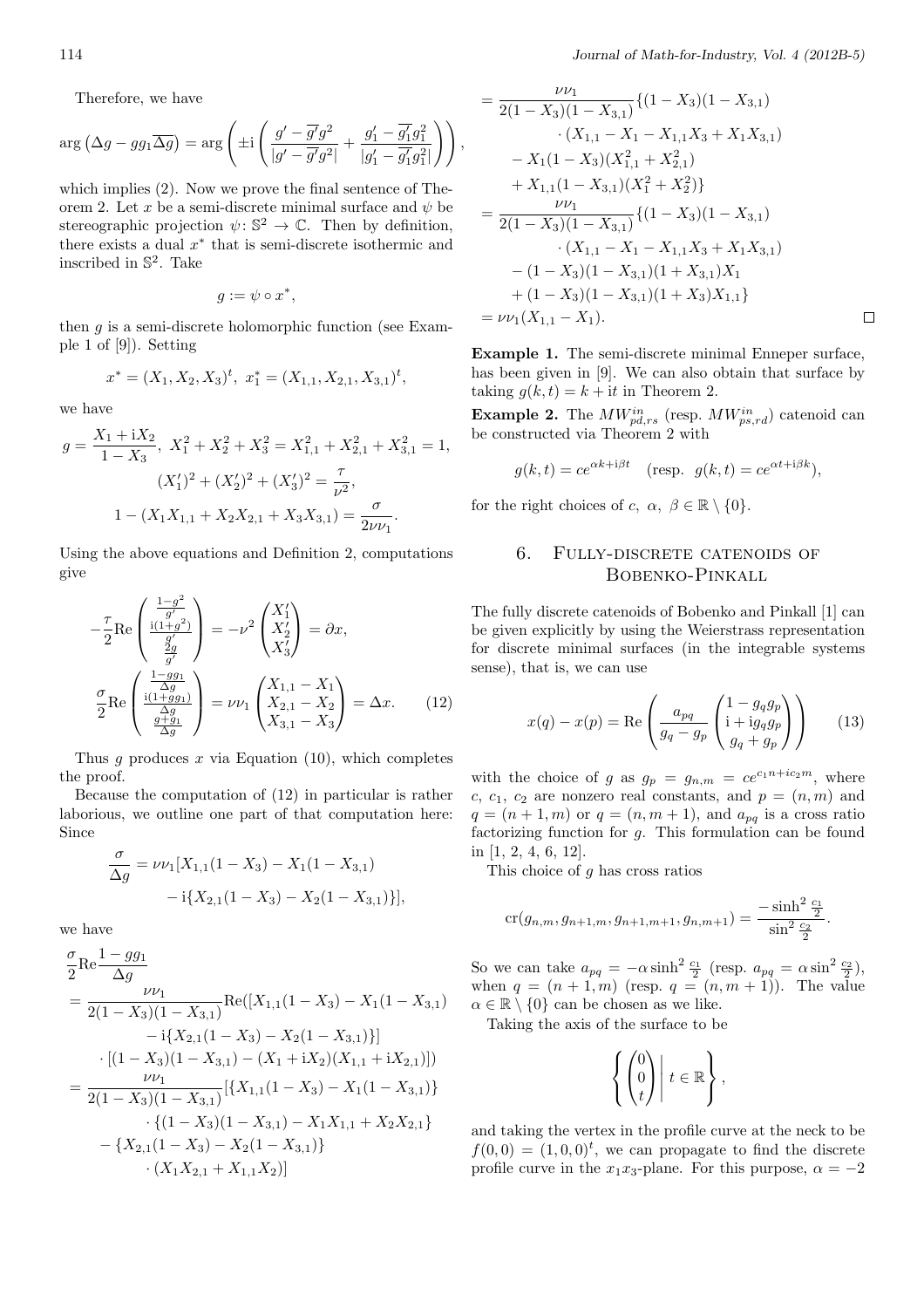

Figure 4: a (fully-discrete) *BPin pd,rd*-catenoid

and *c* = *−*1 are suitable values. One can check that, for all  $m \in \mathbb{Z}$ ,

$$
x(0,m) = \begin{pmatrix} \cos(c_2m) \\ \sin(c_2m) \\ 0 \end{pmatrix}.
$$

By (13), the discrete profile curve in the  $x_1x_3$ -plane is, for all  $n \in \mathbb{Z}$ ,

$$
x(n,0) = \begin{pmatrix} \cosh(c_1 n) \\ 0 \\ n \cdot \sinh c_1 \end{pmatrix}.
$$

Again by (13), we obtain

$$
x(n,m) = \begin{pmatrix} \cosh(c_1 n) \cos(c_2 m) \\ \cosh(c_1 n) \sin(c_2 m) \\ n \cdot \sinh c_1 \end{pmatrix}.
$$

Setting  $\ell = \sinh c_1$ , one profile curve of the  $BP_{pd,rd}^{in}$ catenoid is as written in the upcoming Section 9. Note that the profile curves do not depend on *c*2.

### 7. Fully-discrete catenoids of POLTHIER-ROSSMAN

The catenoids described in [11] are fully discrete and have discrete rotational symmetry, thus the symmetry group is a dihedral group. Taking the dihedral angle to be  $\theta = 2\pi K^{-1}$ for a constant  $K \in \mathbb{N}$  and  $K \geq 3$ , the vertices of a profile curve (when the  $x_3$ -axis is the central axis of symmetry) in the  $x_1x_3$ -plane can be taken to be points that are vertically equally spaced apart with height difference between adjacent vertices denoted as  $\ell$ , and the  $x_1$  coordinates of the vertices can be taken as  $x(n) = r \cdot \cosh(r^{-1} a/n)$ , where  $a = r\ell^{-1} \arccosh\left(1 + r^{-2}\ell^2(1+\cos\theta)^{-1}\right)$ . Here *r* is the waist radius of the interpolated hyperbolic cosine curve. Taking



Figure 5: a (fully-discrete)  $PR^{va}_{pd,rd}$ -catenoid

 $r = 1$  without loss of generality, we can take one profile curve to be

$$
\begin{pmatrix}\n\cosh(n \cdot \arccosh(1 + \ell^2(1 + \cos \theta)^{-1})) \\
0 \\
n \cdot \ell\n\end{pmatrix}, \quad n \in \mathbb{Z}, \quad (14)
$$

so when we take the limit as  $\theta \to 0$ , we have

$$
\begin{pmatrix}\n\cosh(n \cdot \operatorname{arccosh}(1 + \frac{1}{2}\ell^2)) \\
0 \\
n \cdot \ell\n\end{pmatrix}.
$$

A direct computation, as in the proof of the next proposition, shows that this is exactly what was obtained by Machigashira [7], although it was not described in terms of the hyperbolic cosine function there, but rather by using Chebyshev polynomials and Gauss hypergeometric functions.

**Proposition 2.** *The Mva pd,rs-catenoid equals the limiting case of the PR*<sup>*va*</sup><sub>*pd,rd</sub>*-*catenoids as*  $\theta \rightarrow 0$ *, and no*  $PR^{va}_{pd,rd}$ </sub> *catenoid (with positive θ) will ever have the same profile curve as the Mva pd,rs-catenoid.*

*Proof.* The vertices of an  $M_{pd,rs}^{va}$ -catenoid profile curve can be written as

$$
\begin{pmatrix} T_n(1 + \frac{1}{2}\Lambda^2) \\ 0 \\ n \cdot \Lambda \end{pmatrix} , \qquad (15)
$$

where  $T_k$  can be defined by the recursion

$$
T_0(z) = 1
$$
,  $T_1(z) = z$ ,  $T_n(z) = 2zT_{n-1}(z) - T_{n-2}(z)$ 

for  $n \geq 2$ . The  $T_n$  are called Chebyshev polynomials of the first kind, and are described in [7]. Suppose, for the vertex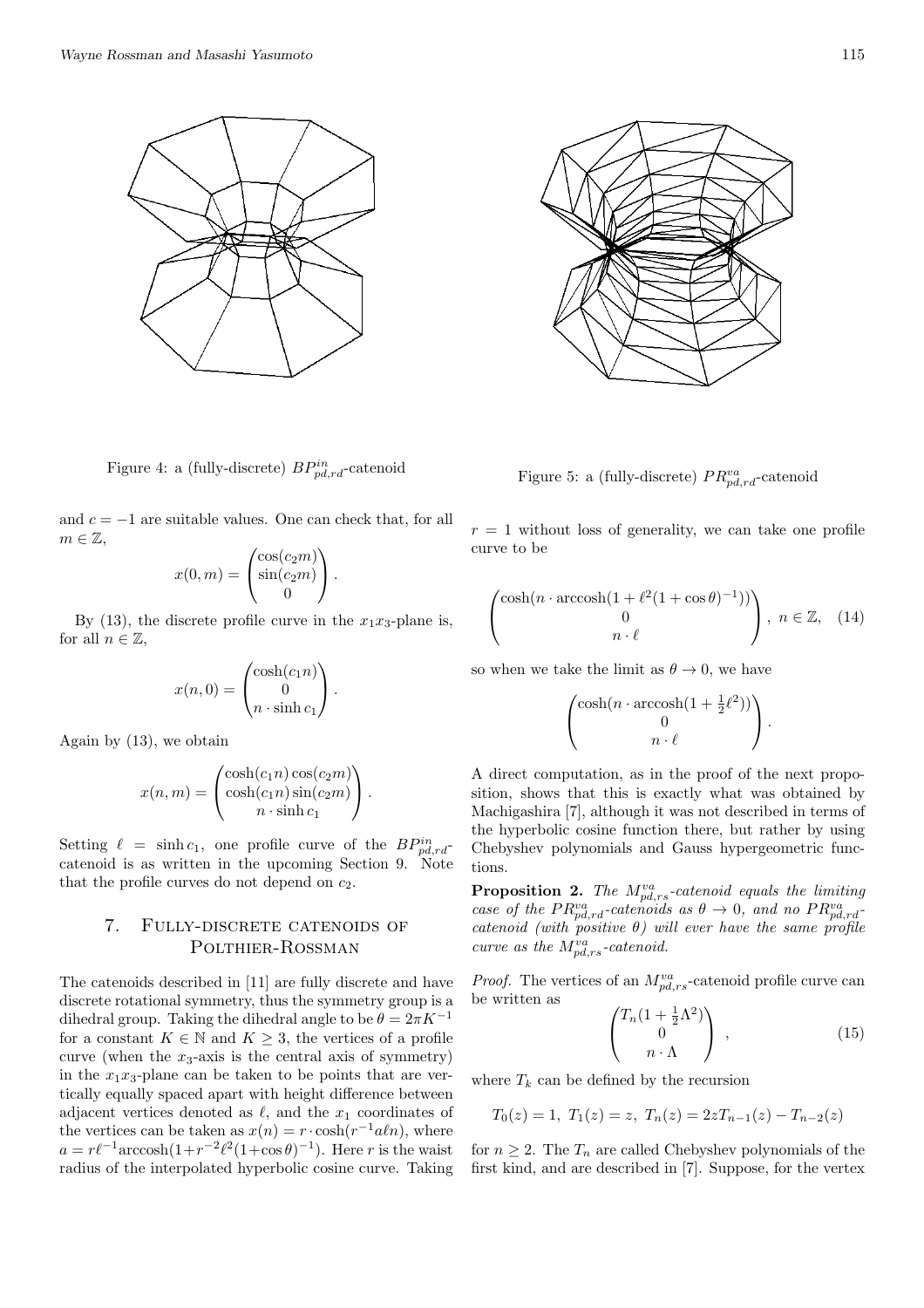on the profile curve where  $n = 1$ , we equate (14) and (15), i.e.

$$
\begin{pmatrix} 1 + \frac{1}{2}\Lambda^2 \\ 0 \\ \Lambda \end{pmatrix} = \begin{pmatrix} 1 + \ell^2 (1 + \cos \theta)^{-1} \\ 0 \\ \ell \end{pmatrix} . \qquad (16)
$$

The third coordinate in (16) implies  $\Lambda = \ell$ , and then the first coordinate implies  $\theta = 0$ . Then we would need to check that all other corresponding vertices in (14) and (15) also become equal.

Letting *x* denote the first coordinate of the profile curve, the  $M_{pd,rs}^{va}$ -catenoid satisfies

$$
x(n) = T_n(1 + \frac{1}{2}\Lambda^2)
$$
  
= 2(1 + \frac{1}{2}\Lambda^2) \cdot T\_{n-1}(1 + \frac{1}{2}\Lambda^2) - T\_{n-2}(1 + \frac{1}{2}\Lambda^2).

For the limiting  $PR^{va}_{pd,rd}$ -catenoid ( $\theta = 0$ ), we would like to see the same recursion for the first coordinate of the profile curve. That is, we wish to have

$$
\cosh(n \cdot \operatorname{arccosh}(1 + \frac{1}{2}\ell^2))
$$
  
= 2(1 + \frac{1}{2}\ell^2) \cosh((n - 1) \cdot \operatorname{arccosh}(1 + \frac{1}{2}\ell^2))  
-\cosh((n - 2) \cdot \operatorname{arccosh}(1 + \frac{1}{2}\ell^2)),

and this is indeed true, which proves the proposition.  $\Box$ 

### 8. ANOTHER TYPE OF SEMI-DISCRETE **CATENOID**

Consider the two discrete loops, for a constant  $K \in \mathbb{N}$ , *K ≥* 3,

$$
\begin{pmatrix}\n\cos(2\pi K^{-1}) \\
\sin(2\pi K^{-1}) \\
\pm r\n\end{pmatrix}
$$

in the horizontal planes at height  $\pm r$ . We consider a semidiscrete catenoid (i.e. a surface with rotational symmetry by angle  $2\pi K^{-1}$  about the *x*<sub>3</sub>-axis) with those two loops as boundary. This catenoid is comprised of *K* congruent pieces, and each piece is foliated by horizontal line segments. One such piece would have two boundary curves parametrized by

$$
c_1(t) = \begin{pmatrix} x(t) \\ 0 \\ t \end{pmatrix} \text{ and } c_2(t) = \begin{pmatrix} x(t) \cos(2\pi K^{-1}) \\ x(t) \sin(2\pi K^{-1}) \\ t \end{pmatrix} \quad (17)
$$

in vertical planes, with *t ∈* [*−r, r*] and with

$$
x(r) = x(-r) = 1.
$$

The area of this piece is

$$
A = \int_{-r}^{r} x \cdot \sqrt{2(1 - \cos(2\pi K^{-1})) + (\sin(2\pi K^{-1}))^{2}(x')^{2}} dt.
$$

Then consider a variation  $x(t) \rightarrow x(t, \lambda)$  with  $x(t, 0) = x(t)$ and  $x(\pm r, \lambda) = 1$ , so  $\lambda$  is the variation parameter. Note that we are only considering rotationally invariant variations here, as was done by Machigashira [7]. An interesting

question is whether we are also in effect considering variations that are not rotationally invariant as well, by some semi-discrete version of the symmetric criticality principle, see [10]. Set

$$
x' := \frac{\partial x}{\partial t}, \ x_\lambda := \frac{\partial x}{\partial \lambda}, \ (x')_\lambda := \frac{\partial^2 x}{\partial \lambda \partial t}.
$$

We wish to have that the following derivative with respect to  $\lambda$  is zero, where  $c := \cos(2\pi K^{-1})$  and  $s :=$  $\sin(2\pi K^{-1})$  and  $D := 2(1 - c) + s^2(x')^2$ :

$$
\frac{d}{d\lambda}A(\lambda)\Big|_{\lambda=0} = \int_{-r}^{r} \frac{x_{\lambda}D + xx'(x')_{\lambda}s^2}{\sqrt{D}} dt\Big|_{\lambda=0}
$$

$$
= \int_{-r}^{r} \left(\hat{x}\sqrt{D} + s^2\hat{x}' \frac{1}{2} \frac{((x(t))^2)'}{\sqrt{D}}\right) dt,
$$

when  $x(t, \lambda) = x(t) + \lambda \cdot \hat{x}(t) + \mathcal{O}(\lambda^2)$ . Then, using integration by parts, we wish to have, with  $x = x(t)$ ,

$$
0 = \int_{-r}^{r} \hat{x} \left( \sqrt{D} - s^2 \frac{2(1-c)((x')^2 + xx'') + s^2(x')^4}{\sqrt{D}^3} \right) dt
$$
  
= 
$$
2 \int_{-r}^{r} \hat{x} \left( (1-c)^2 \frac{2 - (1+c)(xx'' - (x')^2)}{\sqrt{D}^3} \right) dt
$$

for all variations. This implies

$$
xx'' - (x')^2 = \frac{2}{1+c},
$$

and hence we obtain that

$$
x = c_1 e^{-c_3 t} + c_2 e^{c_3 t}
$$
,  $c_1 = \frac{1}{2(1+c)c_2 c_3^2}$ ,

where  $c_2$ ,  $c_3$  are free constants. The conditions  $x(\pm r) = 1$ imply  $c_1 = c_2 = (2 \cosh(c_3 r))^{-1}$ , so we obtain

$$
x(t) = 2c_1 \cosh(c_3 t) = \frac{\cosh(c_3 t)}{\cosh(c_3 r)}.
$$
 (18)

Then automatically  $x'(0) = 0$ . From the above relations amongst the  $c_j$ , we obtain that

$$
\cosh^2(c_3r) = \frac{c_3^2(1+c)}{2}.
$$
\n(19)

Thus  $c_3$  is determined by  $r$ . These catenoids have been determined by using a variational property, like the  $M_{pd,rs}^{va}$ catenoids were, so we call them  $M_{ps,rd}^{va}$ -catenoids.

For *r* that allow for solutions  $c_3$  to (19), a profile curve of an  $M_{ps,rd}^{va}$ -catenoid is  $c_1(t)$  as in (17) with  $x(t)$  as in (18). Rescaling this  $c_1$  by  $\cosh(c_3r)$  and appropriately rescaling the parameter *t*, we find that this catenoid's profile curve can be parametrized as

$$
\begin{pmatrix}\n\cosh\left(\frac{\sqrt{2}t}{\sqrt{1+\cos\frac{2\pi}{K}}}\right) \\
0 \\
t\n\end{pmatrix}.
$$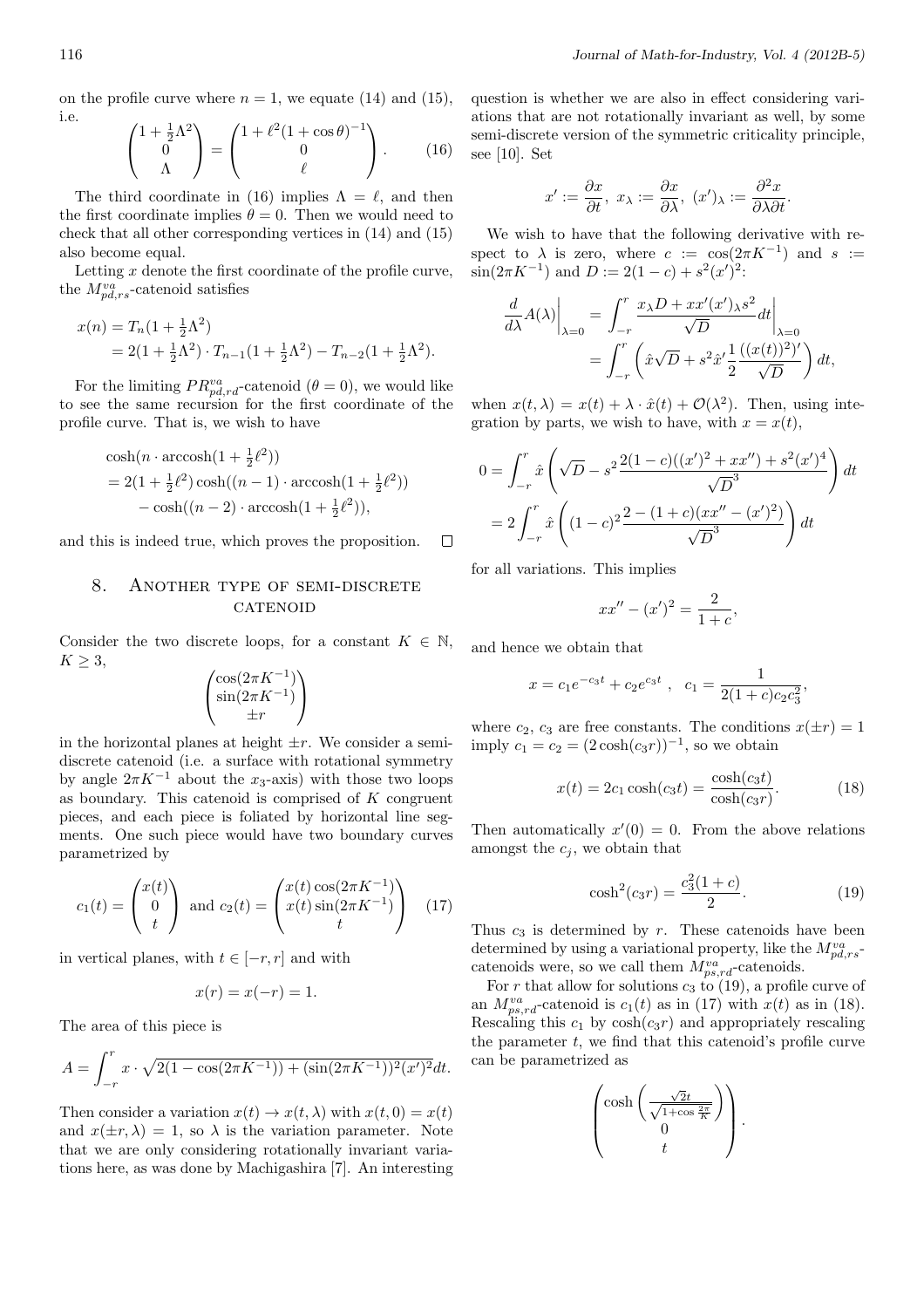

Figure 6: a  $M_{ps,rd}^{va}$ -catenoid

#### 9. proof of Theorem 1

We list parametrizations of the profile curves of the various catenoids again here in Table 2.

Comparing all profile curves, we obtain the following proof of Theorem 1:

*Proof.* The statements in items 1, 2, 4, 5 and 6 of Theorem 1 are obvious, so we prove only item 3 here. By way of contradiction, suppose  $BP_{pd,rd}^{in}$ -catenoid profile curves and  $M^{va}_{pd,rs}$ -catenoid profile curve can be the same. From the parametrizations in Table 2,

$$
\cosh(\operatorname{arcsinh}\ell) = 1 + \frac{1}{2}\ell^2. \tag{20}
$$

Since  $\cosh(\arcsinh\ell) = \sqrt{1+\ell^2}$ , (20) implies  $\ell = 0$ , which does not occur. Similarly, suppose  $BP_{pd,rd}^{in}$ -catenoid profile curves and  $PR_{pd,rd}^{va}$ -catenoid profile curve can be the same. Then we have

$$
\cosh(\operatorname{arcsinh}\ell) = 1 + \frac{1}{1 + \cos\frac{2\pi}{K}}\ell^2,
$$

namely,

$$
\Leftrightarrow \left(\frac{-2}{1+\cos\frac{2\pi}{K}}+1\right)\ell^2 = \left(\frac{1}{1+\cos\frac{2\pi}{K}}\right)^2\ell^4.\tag{21}
$$

The left-hand-side of (21) is negative and the right-handside of (21) is positive, which is impossible.  $\Box$ 

#### **REFERENCES**

- [1] A. I. Bobenko and U. Pinkall, Discrete isothermic surfaces, J. Reine Angew. Math., 475 (1996), 187–208.
- [2] A. I. Bobenko and U. Pinkall, Discretization of surfaces and integrable systems, Oxford Lecture Ser. Math. Appl., 16. Oxford Univ. Press (1998). 3–58.



Table 2: Parametrizations of seven types of catenoids

- [3] A. I. Bobenko, H. Pottmann, and J. Wallner, A curvature theory for discrete surfaces based on mesh parallelity, Math. Annalen, 348 (2010), 1–24.
- [4] U. Hertrich-Jeromin, Transformations of discrete isothermic nets and discrete cmc-1 surfaces in hyperbolic space, Manusc. Math. 102 (2000), 465–486.
- [5] U. Hertrich-Jeromin, T. Hoffmann and U. Pinkall, A discrete version of the Darboux transform for isothermic surfaces, Oxford Lecture Ser. Math. Appl., 16. Oxford Univ. Press (1998). 59–81.
- [6] T. Hoffmann, Discrete differential geometry of curves and surfaces, MI Lecture Note 18, 2009.
- [7] Y. Machigashira, Piecewise truncated conical minimal surfaces and the Gauss hypergeometric functions, J.M.I., 2012.
- [8] C. Mueller and J. Wallner, Oriented mixed area and discrete minimal surfaces, Discrete Comput. Geom. 43 (2010), 303–320.
- [9] C. Mueller and J. Wallner, Semi-discrete isothermic surfaces. To appear in Results Math.
- [10] R. Palais, The principle of symmetric criticality, Comm. Math. Physics 69 (1979), 19–30.
- [11] K. Polthier and W. Rossman, Discrete constant mean curvature surfaces and their index, J. Reine. U. Angew. Math. 549 (2002), 47–77.